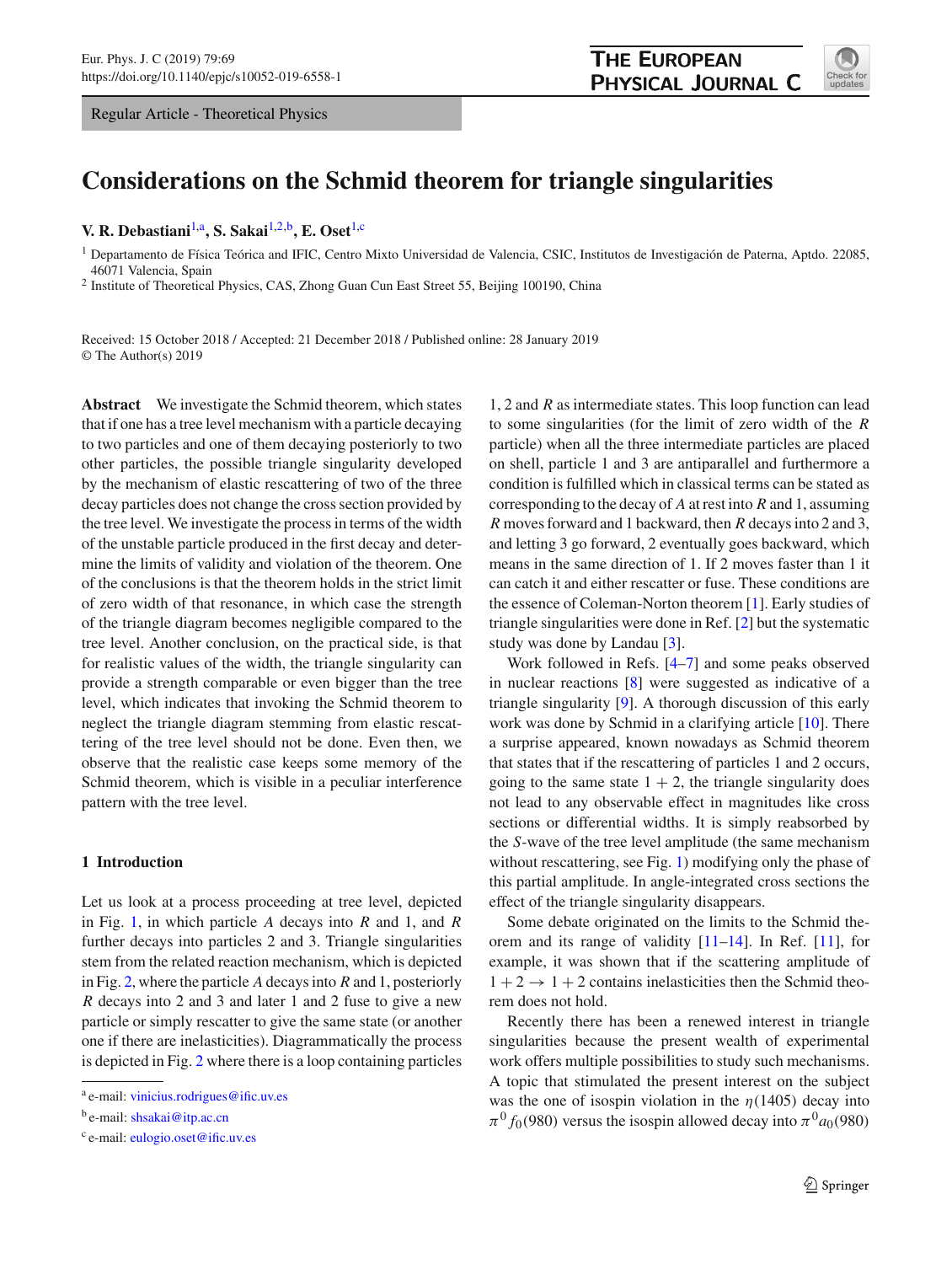[\[15](#page-12-6)[–19](#page-12-7)]. One interesting work was done in Ref. [\[20](#page-12-8)], with many suggestions of places and reactions where triangle singularities could be found. One of the most striking examples of this rebirth is the work of Refs. [\[21](#page-12-9),[22](#page-12-10)] where a peak observed by the COMPASS collaboration [\[23](#page-12-11)], and branded as a new resonance  $a_1(1420)$ , was shown to be actually produced by a triangle singularity. The renewed interest in the issue was also spurred by the work of Ref. [\[24\]](#page-12-12), suggesting that a peak observed by the LHCb collaboration, which has been accepted as a signal of a pentaquark of hidden charm [\[25](#page-12-13)], was actually due to a triangle singularity. The hypothesis was ruled out in Ref.  $[26]$  if the present quantum numbers of this peak hold. Yet, given the fact that some uncertainties concerning these quantum numbers still remain, the issue could be reopened in the future.

The work of Ref. [\[26](#page-12-14)] develops a different formalism than the one usually employed, which is very practical and intuitive, and we shall also follow these lines in the present work, which offers a quite different formal derivation of Schmid theorem and allows to see its validity and limitations.

The former recent works on triangle singularities have stimulated many works on the issue [\[27](#page-12-15)[–46\]](#page-12-16). Further information can be found in the report [\[47\]](#page-12-17).

Along the literature on this topic it is customary to find the statement that due to the Schmid theorem, whenever one has rescattering in the loop to go to the same states as inside the loop, there is no need to evaluate the triangle diagram because its contribution is reabsorbed by the tree level. The purpose of the present paper is to get an insight on the theorem and see where it holds exactly, when it fails and when it is just an approximation and how good or bad can it be. For that, a new derivation is carried out, and a study in terms of the width of the intermediate state *R* is done. The failure of the theorem when the  $t_{12,12}$  scattering matrix has inelasticities is also shown in detail, providing the quantitative amount of the breaking of the theorem. Apart from the limit of small  $\Gamma_R$ , where the theorem strictly holds, we study in a particular case what happens for a realistic width, and a typical  $1+2 \rightarrow 1+2$ scattering amplitude, which serves as a guide on how much to trust the theorem to eventually neglect the contribution of the triangle loop.

# **2 Formulation**

Let us study the decay process of a particle *A* into two particles 1 and *R*, with a posterior decay of *R* into particles 2 and 3. This is depicted in Fig. [1.](#page-1-0)

We shall also assume for simplicity that all vertices are scalar, and can be represented by just one coupling in each vertex. The conclusions that we will reach are the same for more elaborate couplings, with spin or momentum dependence.



<span id="page-1-0"></span>**Fig. 1** Tree level diagram for the process  $A \rightarrow 1+2+3$  mediated by a resonance *R* that decays into particles 2 and 3. In brackets the momenta of the particles



<span id="page-1-1"></span>**Fig. 2** Triangle mechanism emerging from the mechanism of Fig. [1,](#page-1-0) with final state interaction of particles 1 and 2. In brackets the momenta of the particles

The next step is to allow particles 1 and 2 to undergo final state interaction, as depicted in Fig. [2.](#page-1-1)

The vertex with particles 1 and 2 symbolizes the  $1+2 \rightarrow$  $1 + 2$  scattering matrix. One peculiar property of triangle diagrams is that they can develop a singularity when all the particles inside the loop in Fig. [2](#page-1-1) are placed on shell in the integration and the particles *R* and 3 go parallel in the *A* rest frame [\[3](#page-11-2)]. The conditions for this to occur, relating the invariant mass of particles 1, 2 with the mass of *A*, can be seen in a pedagogical description of the process in Ref. [\[26](#page-12-14)]. It is interesting to note that if particles *R* and 3 go in the same direction, then both particles 1 and 2 go in the opposite direction to them in the *A* and *R* rest frames, respectively. According to the Coleman-Norton theorem [\[1\]](#page-11-0) the singularity appears when the classical process of particle 2, moving in the same direction as particle 1, but produced later, catches up with particle 1 and scatters (or fuse to produce another particle).

One should note that in the situation where the *R* resonance is placed on shell in the triangle loop, as well as particles 1 and 2, the tree level mechanism of Fig. [1](#page-1-0) will also have a singularity in the limit of zero width for the resonance *R*, since the amplitude goes as  $(M_{\text{inv}}(R) - M_R + i\Gamma_R/2)^{-1}$ . However, the tree diagram does not have the restriction that particles *R* and 3 should be parallel and hence the region where *R* can be placed on shell is much wider than for the triangle singularity.

Let us come back to the tree level mechanism of Fig. [1.](#page-1-0) Assume for the moment that the decay into  $2 + 3$  is the only decay channel of the resonance *R*. In the limit of  $\Gamma_R \to 0$ one has the decay of *A* into two elementary particles 1 and *R*. The width of *A* can be calculated with the standard formula for decay of two particles or three particles and the results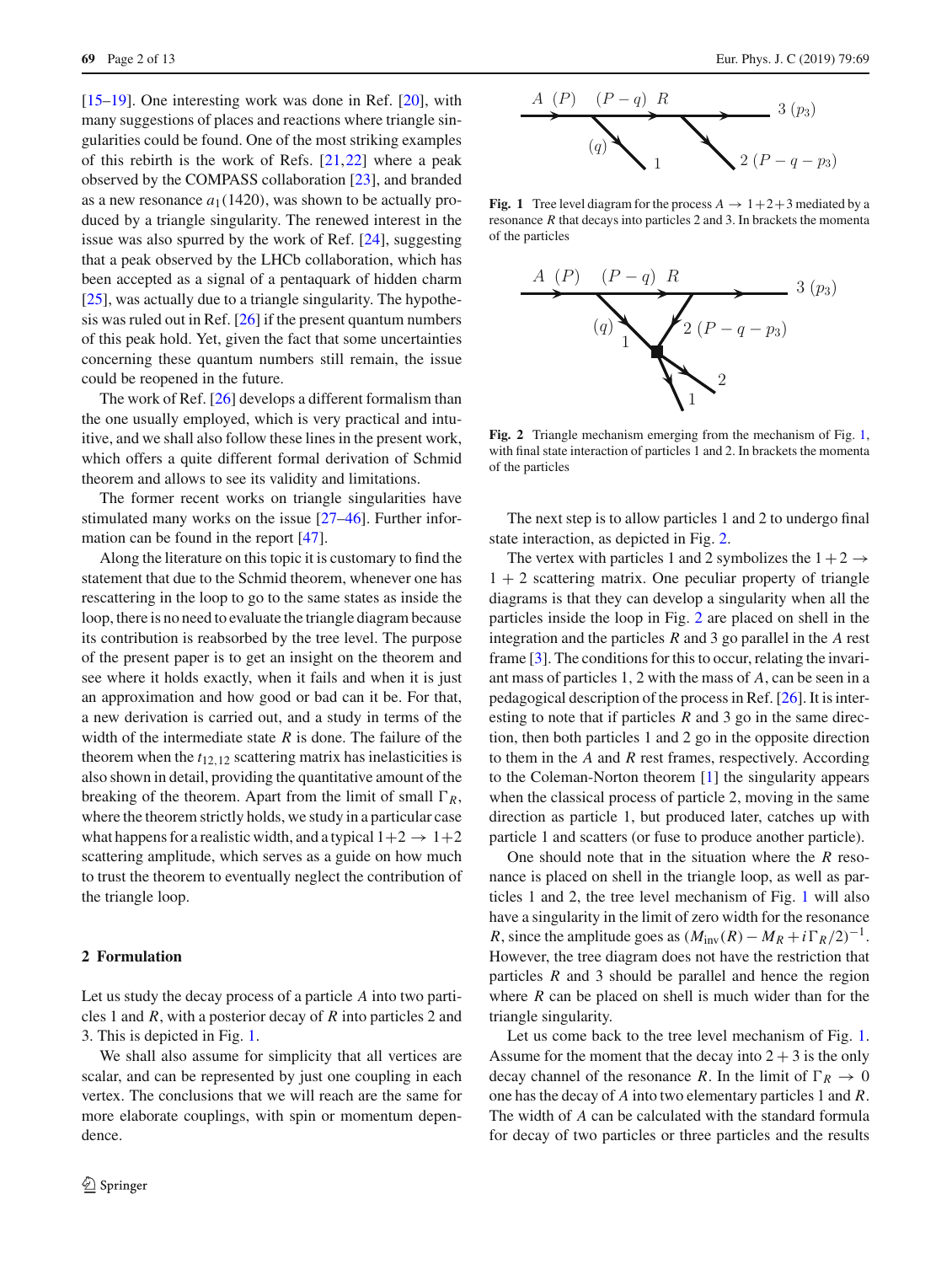are identical. Intuitively one can say that, once the particle decays into 1 and *R*, if particle *R* decays later this does not modify the *A* width, since this was determined at the moment that *A* decayed into 1 and *R*. The same could be said about the triangle mechanism of Fig. [2.](#page-1-1) Once the *A* particle decays into 1 and *R*, and *R* decays into 2 and 3, the probability for this process is established and the posterior interaction of 1 and 2 should not modify this probability. This argument is the intuitive statement of the Schmid theorem, which technically reads as follow: Let  $t_t^{(0)}$  be the *S*-wave projection of the tree level amplitude,  $t_t$ , of the diagram of Fig. [1,](#page-1-0) evaluated in the rest frame of  $1+2$ , referred to the angle between the particles 1 and 3. Let  $t_L$  be the amplitude corresponding to the triangle loop of Fig. [2.](#page-1-1) The Schmid theorem states that

$$
t_t^{(0)} + t_L = t_t^{(0)} e^{2i\delta}, \tag{1}
$$

where  $\delta$  is the *S*-wave phase shift of the scattering amplitude  $1 + 2 \rightarrow 1 + 2$  (assume also for simplicity that this is the only partial wave in  $1 + 2 \rightarrow 1 + 2$ ). The formula holds for the case that there is only elastic scattering  $1 + 2 \rightarrow 1 + 2$ . In the case that there can be inelastic channels the formula is modified, as we shall see later on, and the Schmid theorem does not strictly hold.

The interesting thing about Eq.  $(1)$  is that

$$
\left| t_t^{(0)} + t_L \right|^2 = \left| t_t^{(0)} e^{2i\delta} \right|^2 = \left| t_t^{(0)} \right|^2, \tag{2}
$$

and consequently, since  $t_t^{(\ell \neq 0)}$  and  $t_t^{(0)}$  do not interfere in the angle integration, then

$$
\int_{-1}^{1} d\cos\theta |t_t + t_L|^2 = \int_{-1}^{1} d\cos\theta |t_t^{(\ell \neq 0)} + t_t^{(0)} + t_L|^2
$$
  
= 
$$
\int_{-1}^{1} d\cos\theta |t_t^{(\ell \neq 0)} + t_t^{(0)} e^{2i\delta}|^2
$$
  
= 
$$
\int_{-1}^{1} d\cos\theta (|t_t^{(\ell \neq 0)}|^2 + |t_t^{(0)}|^2)
$$
  
= 
$$
\int_{-1}^{1} d\cos\theta |t_t|^2,
$$
 (3)

and as a consequence the contribution of the triangle diagram does not change the width that one obtains just with the tree level diagram. Note that if we had  $1+2 \rightarrow 1'+2'$  or  $1+2 \rightarrow$  $R'$ , where  $R'$  is some resonance, the theorem does not hold because there is no contribution of the tree level to these reactions.

# 2.1 Kinematics of  $A \rightarrow 1 + 2 + 3$

We assume that all particles are mesons to avoid using different normalization for meson or baryon fields. The width of particle *A* for this process is given by

$$
\Gamma_A = \frac{1}{2M_A} \int \frac{d^3 p_3}{(2\pi)^3} \frac{1}{2\omega_3} \int \frac{d^3 p_2}{(2\pi)^3} \frac{1}{2\omega_2} \int \frac{d^3 p_1}{(2\pi)^3} \frac{1}{2\omega_1} \times (2\pi)^4 \delta^4 (P_A - p_1 - p_2 - p_3) |t|^2,
$$
\n(4)

where  $P_A$  is the four-momentum of  $A$  and  $\omega_i$  the on shell energies  $\omega_i = \sqrt{m_i^2 + \vec{p_i}^2}$ . We perform the integration over particles 1 and 2 in the frame of reference where  $\vec{P}_A - \vec{p}_3 = 0$ , where the system of  $1+2$  is at rest and the integration over  $p_3$ in the *A* rest frame. We perform the  $d^3 p_2$  integration using the  $\delta$  function and have in that frame ( $\vec{p}_2 = -\vec{p}_1$ )

<span id="page-2-0"></span>
$$
\Gamma_A = \frac{1}{2M_A} \int \frac{d^3 p_3}{(2\pi)^3} \frac{1}{2\omega_3} \int \frac{d^3 \widetilde{p}_1}{(2\pi)^3} \frac{1}{2\widetilde{\omega}_1} \frac{1}{2\widetilde{\omega}_2} \times 2\pi \delta \left( \widetilde{E}_A - \widetilde{\omega}_3 - \widetilde{\omega}_1(\widetilde{p}_1) - \widetilde{\omega}_2(\widetilde{p}_1) \right) |t|^2, \tag{5}
$$

where the tilde refers to variables in the  $1+2$  rest frame, and *t* is the scattering matrix for the process.

Note that

$$
\widetilde{E}_A - \widetilde{\omega}_3 = \widetilde{\omega}_1(\widetilde{p}_1) + \widetilde{\omega}_2(\widetilde{p}_1) = M_{\text{inv}}(12). \tag{6}
$$

There is no  $\phi$  dependence in that frame if we chose  $\tilde{p}_3$  in the *z* direction and the  $d^3\tilde{p}_3$  integration is done with the result. *z* direction and the  $d^3\tilde{p}_1$  integration is done with the result

$$
\Gamma_A = \frac{1}{2M_A} \int \frac{d^3 p_3}{(2\pi)^3} \frac{1}{2\omega_3} \frac{1}{8\pi} \int_{-1}^1 d\cos\theta \, \tilde{p}_1 \frac{1}{M_{\text{inv}}(12)} |t|^2,
$$
\n(7)

with  $\tilde{p}_1$  the momentum of particle 1 in the  $1 + 2$  rest frame and  $\theta$  the angle between  $\tilde{p}_1$  and  $\tilde{p}_3$ .<br>Note also that

<span id="page-2-3"></span><span id="page-2-1"></span>Note also that

$$
M_{\text{inv}}^2(23) = (P_A - p_1)^2 = M_A^2 + m_1^2 - 2\widetilde{E}_A \widetilde{E}_1 + 2\widetilde{p}_1 \widetilde{p}_3 \cos \theta.
$$
\n(8)

Hence, the integration over  $\cos \theta$  is equivalent to an integration over  $M_{\text{inv}}(23)$ . Similarly we can write

<span id="page-2-4"></span><span id="page-2-2"></span>
$$
M_{\text{inv}}^2(12) = (P_A - p_3)^2 = M_A^2 + m_3^2 - 2M_A\omega_3,\tag{9}
$$

where the evaluation has been done in the *A* rest frame. It is also easy to derive.

$$
\widetilde{E}_A = \frac{1}{2M_{\text{inv}}(12)} \left( M_A^2 + M_{\text{inv}}^2 (12) - m_3^2 \right)
$$
\n
$$
\widetilde{E}_3 = \frac{1}{2M_{\text{inv}}(12)} \left( M_A^2 - M_{\text{inv}}^2 (12) - m_3^2 \right)
$$
\n
$$
\widetilde{E}_1 = \frac{1}{2M_{\text{inv}}(12)} \left( M_{\text{inv}}^2 (12) + m_1^2 - m_2^2 \right)
$$
\n
$$
\widetilde{p}_1 = \frac{\lambda^{1/2} \left( M_{\text{inv}}^2 (12), m_1^2, m_2^2 \right)}{2M_{\text{inv}}(12)}
$$

<sup>2</sup> Springer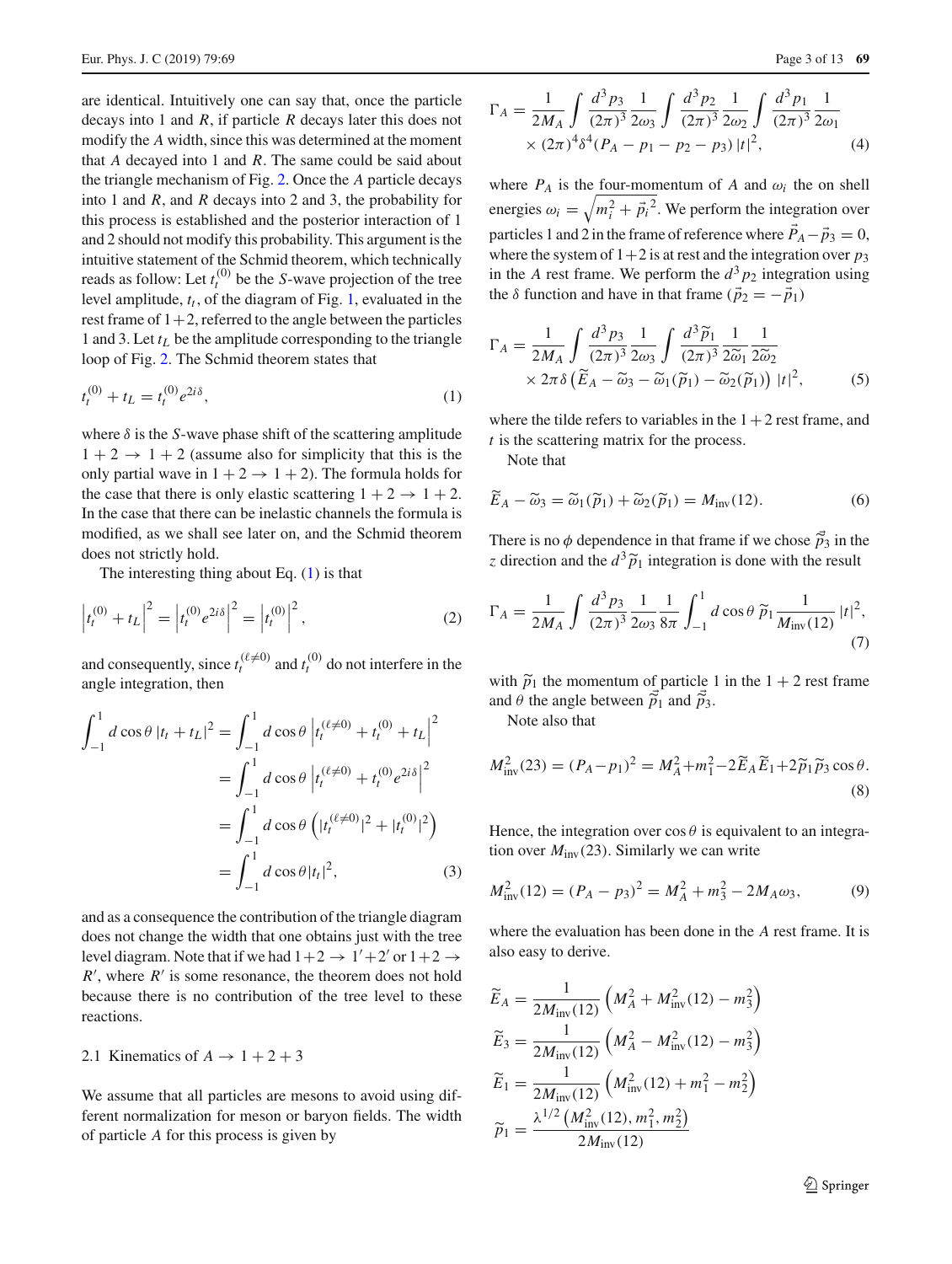$$
\widetilde{p}_3 = \frac{\lambda^{1/2} \left( M_A^2, m_3^2, M_{\text{inv}}^2(12) \right)}{2 M_{\text{inv}}(12)}.
$$
\n(10)

The  $d^3 p_3$  integration is done in the *A* rest frame

$$
\int \frac{d^3 p_3}{(2\pi)^3} \frac{1}{2\omega_3} = \frac{1}{4\pi^2} \int p_3 \, d\omega_3,\tag{11}
$$

and using Eqs. [\(8\)](#page-2-1) and [\(9\)](#page-2-2), the  $\omega_3$  and cos  $\theta$  integration can be substituted by integrations over  $M_{\text{inv}}(12)$  and  $M_{\text{inv}}(23)$ and one has the formula given in the PDG [\[48](#page-12-18)]

$$
\frac{d^2\Gamma_A}{dM_{\rm inv}(12)dM_{\rm inv}(23)} = \frac{1}{64\pi^3} \frac{1}{M_A^3} M_{\rm inv}(12) M_{\rm inv}(23) |t|^2. \tag{12}
$$

Yet, for the explanation of the Schmid theorem it is better to use Eq. [\(7\)](#page-2-3).

# 2.2  $t_t$  and  $t_L$  amplitudes

Since we are concerned only with the situation when the particles are close to on shell we will use

$$
\frac{1}{q^2 - m^2 + i\epsilon} = \frac{1}{(q^0)^2 - \vec{q}^2 - m^2 + i\epsilon} \n= \frac{1}{2\omega(q)} \left\{ \frac{1}{q^0 - \omega(q) + i\epsilon} - \frac{1}{q^0 + \omega(q) + i\epsilon} \right\},
$$
\n(13)

and keep only the term  $\left[2\omega(q)\left(q^0 - \omega(q) + i\epsilon\right)\right]^{-1}$  since this is the term that can be placed on shell.

The amplitude of Fig. [1](#page-1-0) is given in the  $1+2$  rest frame by  $(\vec{P}_A = \vec{p}_3)$ , and we omit the tilde in the momenta)

$$
t_t = g_A g_R \frac{1}{2\omega_R(\vec{p}_3 - \vec{q})} \frac{1}{\widetilde{E}_A - \omega_1(q) - \omega_R(\vec{p}_3 - \vec{q}) + i\epsilon},
$$
\n(14)

where  $g_A$ ,  $g_R$  are the couplings for the decay of *A* and *R*. From Eq. [\(14\)](#page-3-0) we get  $t_t^{(0)}$  projecting into *S*-wave

$$
t_t^{(0)} = \frac{1}{2} \int_{-1}^1 d\cos\theta \frac{1}{2\omega_R(\vec{p}_3 - \vec{q})}
$$
  
 
$$
\times \frac{g_A g_R}{\widetilde{E}_A - \omega_1(q) - \omega_R(\vec{p}_3 - \vec{q}) + i\epsilon}.
$$
 (15)

Note that in the realistic situation the  $i \in \mathbb{R}$  in Eqs. [\(14\)](#page-3-0) and [\(15\)](#page-3-1) will be substituted by  $i \frac{\Gamma_R}{2}$ .

On the other hand, the amplitude of the triangle diagram can be written in the  $1 + 2$  rest frame as

$$
t_L = i \int \frac{d^4q}{(2\pi)^4} \frac{1}{2\omega_R(\vec{p}_3 - \vec{q})} \frac{1}{\widetilde{E}_A - q^0 - \omega_R(\vec{p}_3 - \vec{q}) + i\epsilon}
$$
  
 
$$
\times \frac{1}{2\omega_1(q)} \frac{1}{q^0 - \omega_1(q) + i\epsilon} \frac{1}{2\omega_2(q)}
$$
  
 
$$
\times \frac{1}{\widetilde{E}_A - q^0 - \widetilde{E}_3 - \omega_2(q) + i\epsilon} g_A g_R t_{12,12}, \qquad (16)
$$

where  $t_{12,12}$  is the scattering amplitude for  $1+2 \rightarrow 1+2$ . The  $q<sup>0</sup>$  integration is done immediately using Cauchy's theorem and we obtain

$$
t_L = \int \frac{d^3q}{(2\pi)^3} \frac{1}{2\omega_R(\vec{p}_3 - \vec{q})} \frac{1}{\widetilde{E}_A - \omega_1(q) - \omega_R(\vec{p}_3 - \vec{q}) + i\epsilon}
$$
  
 
$$
\times \frac{1}{2\omega_1(q)} \frac{1}{2\omega_2(q)} \frac{g_A g_R t_{12,12}}{\widetilde{E}_A - \omega_1(q) - \widetilde{E}_3 - \omega_2(q) + i\epsilon}.
$$
 (17)

<span id="page-3-5"></span><span id="page-3-2"></span>We can see that the *R* propagator term  $\left[2\omega_R(\vec{p}_3 - \vec{q})\right]$  $\left(\widetilde{E}_A - \omega_1(q) - \omega_R(\vec{p}_3 - \vec{q}) + i\epsilon\right)\right]^{-1}$  is common in  $t_t$  and  $t_L$  of Eqs. [\(14\)](#page-3-0) and [\(17\)](#page-3-2). There is, however, a difference since in the loop function  $t_L$  the momentum  $\vec{q}$  is an integration variable while, in  $t_t$ ,  $\vec{q}$  is the momentum of the external particle 1. In the loop, after rescattering of particles 1 and 2 the momentum  $\vec{p}_1$  is different than  $\vec{q}$ , and only for the situation where all particles in the loop are placed on shell, the moduli of the momenta are equal.

The  $\phi$  integral in Eq. [\(17\)](#page-3-2) is trivially done and we have

$$
t_L = \frac{1}{(2\pi)^2} \int_0^\infty q^2 dq \frac{1}{2\omega_1(q)} \frac{1}{2\omega_2(q)}
$$
  
\n
$$
\times \frac{1}{\widetilde{E}_A - \widetilde{E}_3 - \omega_1(q) - \omega_2(q) + i\epsilon}
$$
  
\n
$$
\times 2 \frac{1}{2} \int_{-1}^1 d\cos\theta \frac{1}{2\omega_R(\vec{p}_3 - \vec{q})}
$$
  
\n
$$
\times \frac{1}{\widetilde{E}_A - \omega_1(q) - \omega_R(\vec{p}_3 - \vec{q}) + i\epsilon} g_A g_R t_{12,12}.
$$
 (18)

<span id="page-3-3"></span><span id="page-3-0"></span>We can see now that the integral over  $\cos \theta$  is the same in  $t_t^{(0)}$ (Eq.  $(15)$ ) and  $t_L$  (Eq.  $(18)$ ).

To find the singularity in  $t_L$  let us look for the poles of the two propagators. On the one hand from

$$
\widetilde{E}_A - \widetilde{E}_3 - \omega_1(q) - \omega_2(q) + i\epsilon = 0,\tag{19}
$$

<span id="page-3-4"></span><span id="page-3-1"></span>we obtain

$$
q_{\text{on}\,\pm} = \pm \frac{\lambda^{1/2} \left( M_{\text{inv}}^2(12), m_1^2, m_2^2 \right)}{2 M_{\text{inv}}(12)} \pm i\epsilon. \tag{20}
$$

On the other hand from

$$
\widetilde{E}_A - \omega_1(q) - \omega_R(\vec{p}_3 - \vec{q}) + i\epsilon = 0, \tag{21}
$$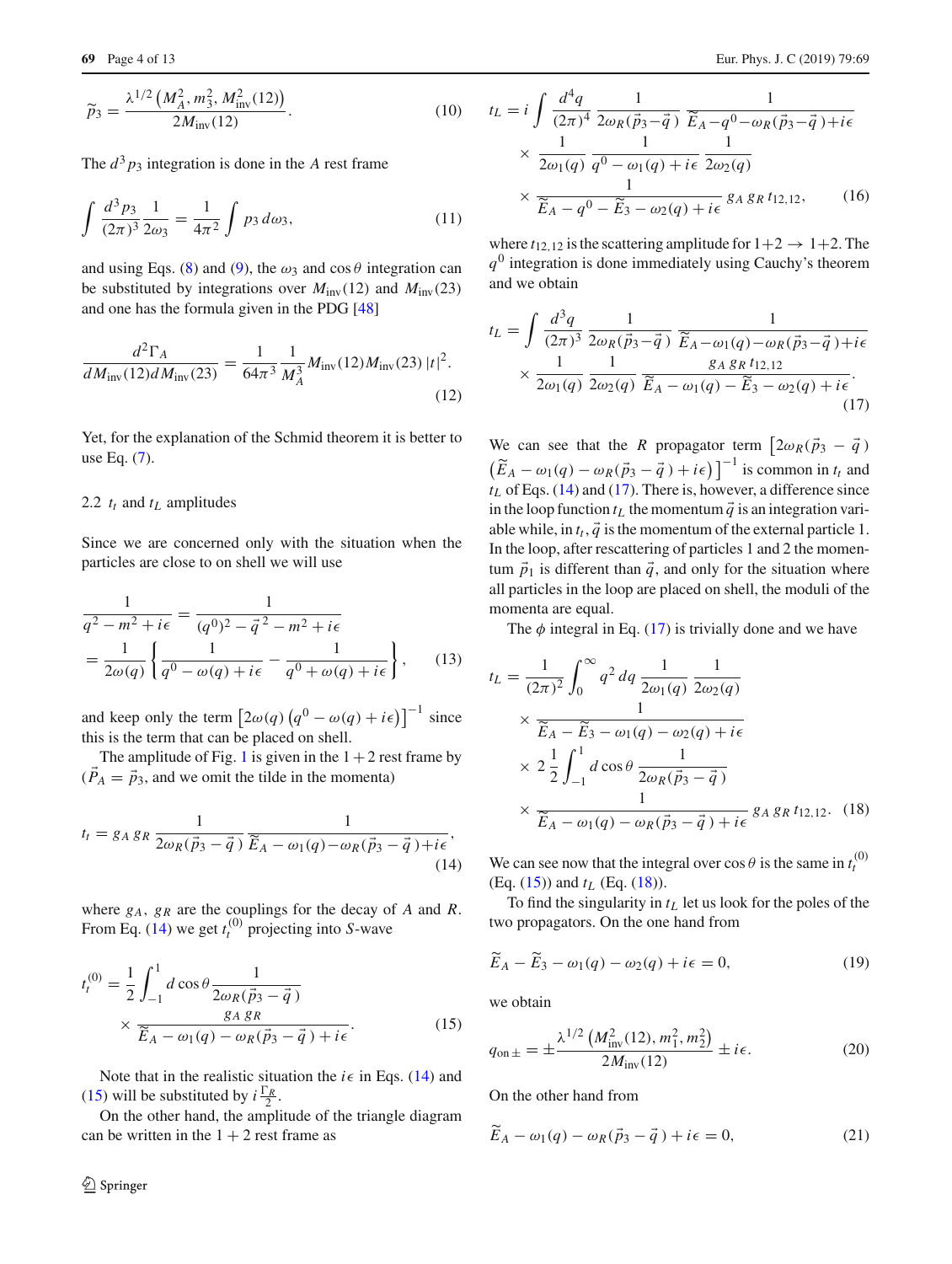

<span id="page-4-2"></span>**Fig. 3** Pole positions for the case of  $\cos \theta = -1$  when  $\overline{q}$  can be positive. The line shows the contour path that one can take to avoid the poles

we get two solutions which depend on  $\cos \theta$ . Yet we are only interested in  $\cos \theta = \pm 1$  because it is there that we will not have cancellations in the principal value of  $\int_{-1}^{1} d \cos \theta$ because we cannot go beyond  $|\cos \theta| = 1$  in the integration. In this case one finds immediately<sup>1</sup>

$$
\overline{q} = p_3 \cos \theta \frac{E'_1}{M_A} \pm \frac{\widetilde{E}_A}{M_A} p'_1 \pm i\epsilon, \quad (\cos \theta = \pm 1), \tag{22}
$$

where  $E'_1$ ,  $p'_1$  are the energy and momentum of particle 1 in the *A* rest frame, while  $p_3$  is the momentum of particle 3 (or *A*) in the  $1 + 2$  rest frame that we have used before. For  $\cos \theta = \pm 1$  this is just a boost from the frame where *A* is at rest  $(\overline{q} = p'_1)$  to the one where it has a velocity  $v_A = \frac{\widetilde{p}_A}{\widetilde{E}_A} = \frac{p_3}{\widetilde{E}_A}$ <br>given by the  $\pm i\epsilon$ , but the position in the complex plane is given by the  $\pm i\epsilon$ .

Take now:

(a)  $\cos \theta = -1$ 

<span id="page-4-4"></span>The  $(-)$  solution in Eq.  $(22)$ ,

$$
Q_{-} = -p_3 \frac{E'_1}{M_A} - \frac{\bar{E}_A}{M_A} p'_1 - i\epsilon,
$$
 (23)

gives  $\overline{q}$  negative and does not contribute in Eq. [\(18\)](#page-3-3) since *q* runs from 0 to  $\infty$ . If we take the (+) sign,

$$
Q_{+} = -p_3 \frac{E'_1}{M_A} + \frac{\widetilde{E}_A}{M_A} p'_1 + i\epsilon,
$$
 (24)

the pole is in the upper side of the complex plane. This situation corresponds to the one in Fig. [3.](#page-4-2) We can see that in that case one can deform the contour path in the *q* integration to avoid the poles and one does not have a singularity.

(b)  $\cos \theta = 1$ 

The  $(+)$  solution,

$$
q_{a+} = p_3 \frac{E'_1}{M_A} + \frac{\widetilde{E}_A}{M_A} p'_1 + i\epsilon,
$$
 (25)

corresponds to a pole in the upper part of the complex plane and does not lead to a singularity. The  $(-)$  solution, let us call it *q*a−,

$$
q_{a-} = p_3 \frac{E'_1}{M_A} - \frac{\widetilde{E}_A}{M_A} p'_1 - i\epsilon,
$$
 (26)

lies in the lower side of the complex plane. In this case if *q*a<sup>−</sup> is different from  $q_{on}$  of Eq. [\(20\)](#page-3-4) we have the situation as in Fig. [4a](#page-5-0). In this case we can also deform the contour path to avoid the poles in the *q* integration of *tL* .

<span id="page-4-6"></span>However in the case that

<span id="page-4-1"></span>
$$
q_{\text{on}+} = q_{\text{a}-} \quad (\epsilon \to 0), \tag{27}
$$

corresponding to Fig. [4b](#page-5-0), the path of the integral has to go through the poles *q*on<sup>+</sup> and *q*a<sup>−</sup> and we cannot deform the contour path to avoid the poles. This is the situation of the triangle singularity[.2](#page-4-3) Note for further discussions that *<sup>Q</sup>*<sup>−</sup> <sup>=</sup>  $-q_{a+}$  and  $Q_{+} = -q_{a-}$ .

It might be curious to see that we find the singularity for  $\cos \theta = 1$ , while in Ref. [\[26](#page-12-14)] it was found for  $\cos \theta = -1$ . This is a consequence of the different frame of reference. Indeed, we are in the situation of Fig. [5.](#page-5-1)

We can make a boost with velocity  $v_A$  to bring particle *A* at rest

$$
v_A = \frac{\widetilde{p}_A}{\widetilde{E}_A} = \frac{p_3}{\widetilde{E}_A}.\tag{28}
$$

The velocity of particle 3 in the  $1 + 2$  rest frame is

<span id="page-4-5"></span>
$$
v_3 = \frac{p_3}{\widetilde{E}_3} > v_A,\tag{29}
$$

but since the mass of particle 3 is smaller than  $M_A$  then  $v_3$ is bigger than  $v_A$  and in the boost particle 3 still goes in the same direction as before. However  $p'_1$  in that frame has a velocity

$$
v_1 = \frac{p'_1}{E'_1},\tag{30}
$$

<span id="page-4-0"></span><sup>&</sup>lt;sup>1</sup> Note that Eqs.  $(20)$  and  $(22)$  do not coincide with those in Ref. [\[26](#page-12-14)] because there these momenta are obtained in the *A* rest frame and here in the  $1 + 2$  rest frame. They can be reached by a boost to the frame where *A* is at rest.

<span id="page-4-3"></span><sup>&</sup>lt;sup>2</sup> Another possibility to have singularities is that  $q_{a+} = q_{a-}$  ( $\epsilon \to 0$ ). This leads to a threshold singularity, discussed in Ref. [\[26](#page-12-14)], but which plays no role on the present discussion.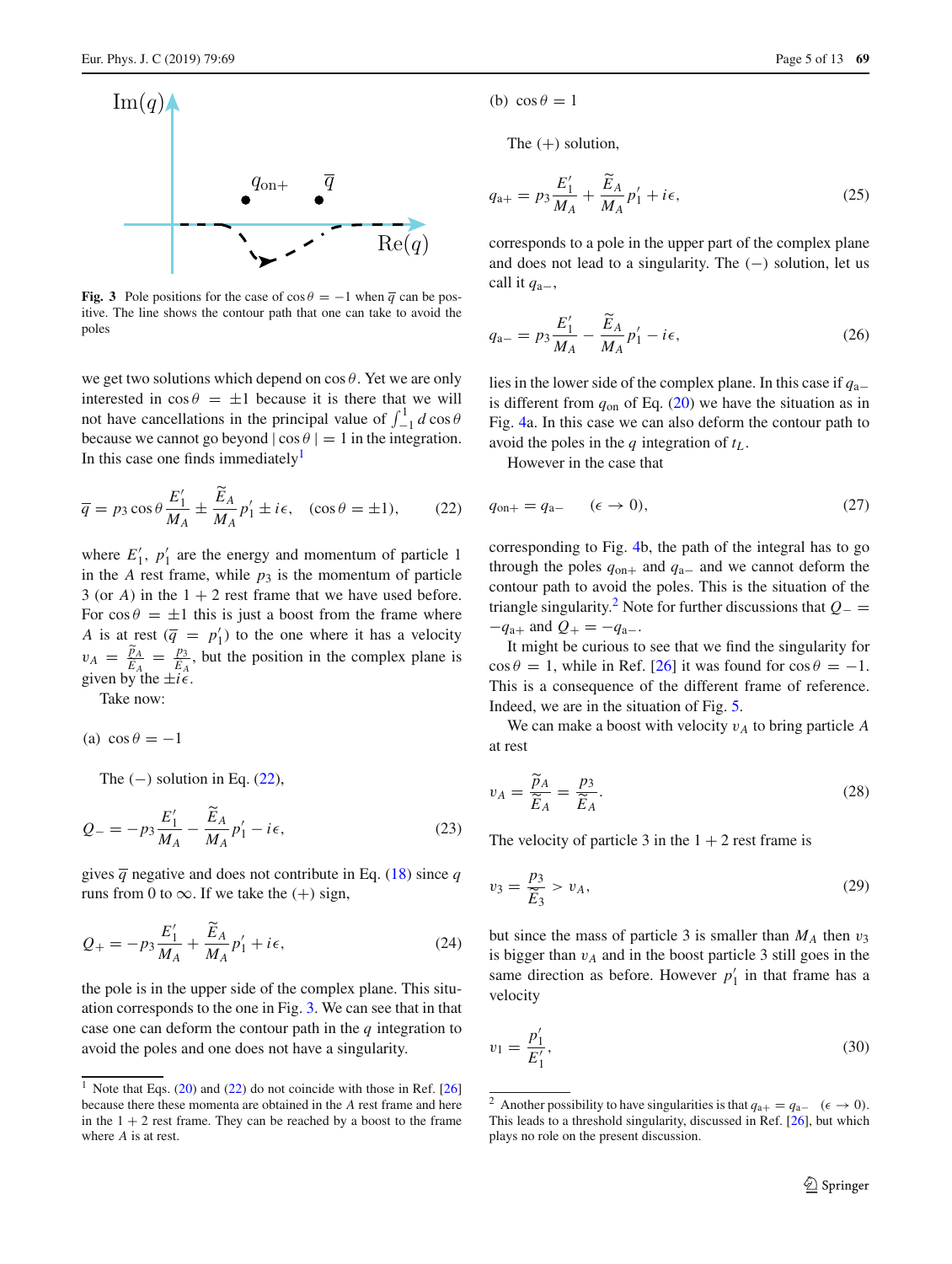

<span id="page-5-0"></span>

<span id="page-5-1"></span>**Fig. 5** Situation of momenta in the  $1 + 2$  rest frame when  $\cos \theta = 1$ 

and since we are taking the *q*a<sup>−</sup> solution positive

$$
q_{a-} = p_3 \frac{E'_1}{M_A} - \frac{\widetilde{E}_A}{M_A} p'_1 > 0, p_3 E'_1 > p'_1 \widetilde{E}_A ; \qquad \frac{p_3}{\widetilde{E}_A} > \frac{p'_1}{E'_1} \Rightarrow v_A > v_1.
$$
 (31)

Hence particle 1 changes direction under the boost of velocity  $v_A$  and in the rest frame  $\vec{p}_3$ <sup>'</sup> and  $\vec{p}_1$ <sup>'</sup> have opposite directions,  $\cos \theta' = -1$ , as it was found in Ref. [\[26](#page-12-14)].

# 2.3 Formulation of Schmid theorem

Let us perform the  $\cos \theta$  integration in  $t_L$  of Eq. [\(18\)](#page-3-3).

$$
I(q) = \int_{-1}^{1} d\cos\theta \frac{1}{2\omega_R(\vec{p}_3 - \vec{q})}
$$
  
 
$$
\times \frac{1}{\widetilde{E}_A - \omega_1(q) - \omega_R(\vec{p}_3 - \vec{q}) + i\epsilon}.
$$
 (32)

We can introduce the variable *x*

$$
x = \omega_R(\vec{p}_3 - \vec{q}) = \sqrt{m_R^2 + p_3^2 + q^2 - 2p_3q\cos\theta}
$$
  

$$
d\cos\theta = -\frac{\omega_R}{p_3q}dx
$$
 (33)

$$
I(q) = -\int_{\omega_R(p_3+q)}^{\omega_R(p_3-q)} dz \frac{1}{2\omega_R} \frac{\omega_R}{p_3q} \frac{1}{\widetilde{E}_A - \omega_1(q) - x + i\epsilon}
$$



<span id="page-5-2"></span>
$$
= \int_{\omega_R(p_3-q)}^{\omega_R(p_3+q)} d x \frac{1}{2p_3q} \frac{1}{\widetilde{E}_A - \omega_1(q) - x + i\epsilon}
$$
  
= 
$$
\frac{1}{2p_3q} \ln \left( \frac{\widetilde{E}_A - \omega_1(q) - \omega_R(p_3 - q) + i\epsilon}{\widetilde{E}_A - \omega_1(q) - \omega_R(p_3 + q) + i\epsilon} \right).
$$
(34)

It is interesting to see that  $I(q) = I(-q)$  is an even function of  $q$ . Then, since the rest of the integrand of  $t_L$  in Eq. [\(18\)](#page-3-3) is also even in *q* we can write

<span id="page-5-4"></span>
$$
t_L = \frac{1}{(2\pi)^2} \frac{1}{2} \int_{-\infty}^{\infty} q^2 dq \, \frac{1}{2\omega_1(q)} \frac{1}{2\omega_2(q)} \times \frac{g_A g_R I(q) t_{12,12}}{\widetilde{E}_A - \widetilde{E}_3 - \omega_1(q) - \omega_2(q) + i\epsilon}.
$$
\n(35)

We should note that the singularity that we are evaluating corresponds to the numerator in Eq. [\(34\)](#page-5-2) becoming zero.

Since we have extended the integration to  $q$  negative, we must also consider the poles of *Q*<sup>−</sup> and *Q*<sup>+</sup> of Eqs. [\(23\)](#page-4-4) and [\(24\)](#page-4-5). The situation of the poles is shown in Fig. [6.](#page-5-3)



<span id="page-5-5"></span><span id="page-5-3"></span>**Fig. 6** Integration path followed to evaluate  $t_L$  of Eq. [\(35\)](#page-5-4)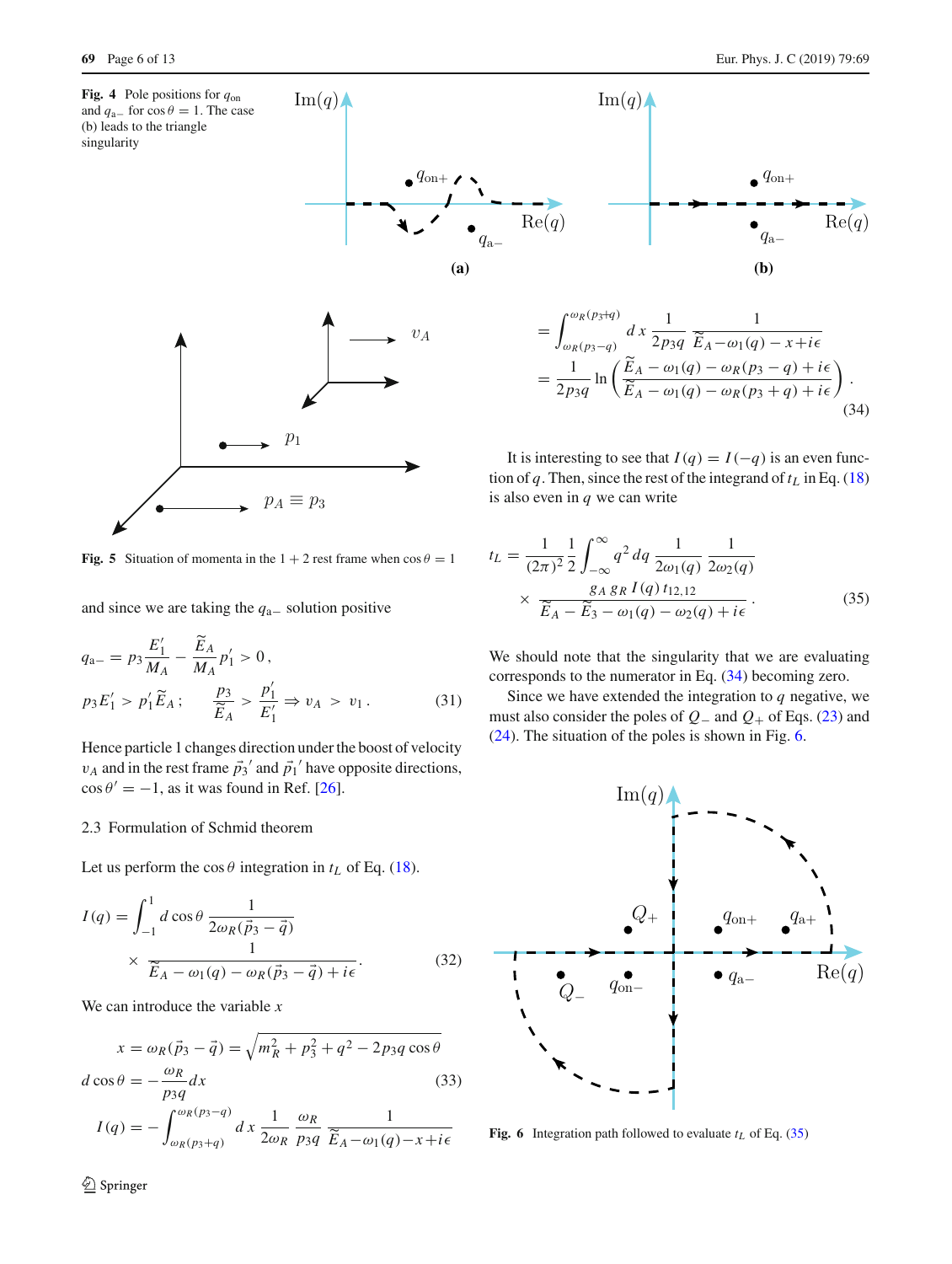In this figure we also show the contour path followed to perform the integral over *q* using Cauchy's theorem. We have

$$
\int_{-\infty}^{\infty} dq \cdots + \int_{i\infty}^{-i\infty} dq \cdots + \int_{\text{circle}} dq \cdots
$$
  
=  $2\pi i \text{Res}(q_{\text{on}+}) + 2\pi i \text{Res}(q_{\text{a}+})$  (36)

$$
-2\pi i \operatorname{Res}(q_{\text{on}-}) - 2\pi i \operatorname{Res}(Q_{-})
$$
\n(37)

The relevant point now is the fact that the integral over the circle of infinity vanishes and  $\int_{i\infty}^{-i\infty} dq$ , Res $(q_{a+})$  and Res $(Q_{-})$ do not produce any singularity, and thus

$$
\int_{-\infty}^{\infty} dq \cdots = 2\pi i \operatorname{Res}(q_{\text{on}+}) - 2\pi i \operatorname{Res}(q_{\text{on}-}),\tag{38}
$$

is the part of the integral that leads to the singularity. We go back to Eq. [\(18\)](#page-3-3) and perform the *q* integration before  $\cos \theta$  is integrated. Since the denominator  $(E_A - E_3 - \omega_1(q) - \omega_2(q))$  vanishes for  $q_{\text{on+}}$  and  $q_{\text{on-}}$ , we can apply L'Hôpital rule to calculate the residues  $(E_A - E_3) =$  $M_{\text{inv}}(12)$ , with  $q_{\text{on}}$  standing for  $q_{\text{on}+}$  or  $q_{\text{on}-}$ )

$$
Res(q_{on}) \propto \lim_{q \to q_{on}} \frac{q - q_{on}}{M_{\text{inv}}(12) - \omega_1(q) - \omega_2(q)} = \frac{1}{\left(\frac{-q}{\omega_1}\right) + \left(\frac{-q}{\omega_2}\right)} \bigg|_{q_{on}} = -\frac{\omega_1 \omega_2}{q_{on} M_{\text{inv}}(12)}.
$$
 (39)

Thus, the singular part of  $t_L$  is contained in

$$
t_L = \frac{1}{(2\pi)^2} \frac{1}{4} |q_{on}| \frac{1}{M_{\text{inv}}(12)} g_A g_R t_{12,12} (-) 4\pi i
$$
  
 
$$
\times \frac{1}{2} \int_{-1}^{1} d \cos \theta \frac{1}{2\omega_R (\vec{p}_3 - \vec{q})}
$$
  
 
$$
\times \frac{1}{\widetilde{E}_A - \omega_1(q) - \omega_R (\vec{p}_3 - \vec{q}) + i\epsilon}.
$$
 (40)

Comparing with Eq.  $(15)$  we find

$$
t_L = -i \frac{1}{4\pi} |q_{\text{on}}| \frac{1}{M_{\text{inv}}(12)} t_{12,12} t_l^{(0)}.
$$
 (41)

We must now recall the relationship of our *t* matrix in the field theory formulation with the *f* matrix of Quantum **Mechanics** 

$$
f = -\frac{1}{8\pi} \frac{1}{M_{\text{inv}}} t,\tag{42}
$$

which allows us to reformulate Eq.  $(41)$  as

$$
t_L = 2 i |q_{on}| f t_l^{(0)}, \t\t(43)
$$

and since

$$
f = \frac{\eta \, e^{2i\delta} - 1}{2i \, |q_{\text{on}}|},\tag{44}
$$

<span id="page-6-1"></span>we find that

$$
t_t^{(0)} + t_L = t_t^{(0)} (1 + 2 i |q_{\text{on}}| f) = \eta e^{2i\delta} t_t^{(0)}, \tag{45}
$$

also derived in Ref. [\[14\]](#page-12-5). Eq. [\(45\)](#page-6-1) for the case when there is only the 1, 2 elastic channel ( $\eta = 1$ ) is the expression of the Schmid theorem [\[10](#page-12-3)]. It was already mentioned in Ref. [\[11\]](#page-12-4) that the Schmid theorem does not hold if *t*12,<sup>12</sup> has inelasticities and we can be more quantitative here. Indeed, recalling Eq. [\(3\)](#page-2-4) we have now

$$
\int_{-1}^{1} d\cos\theta \, |t_t + t_L|^2 = \int_{-1}^{1} d\cos\theta \, \left\{ \left| t_t^{(\ell \neq 0)} \right|^2 + \eta^2 \left| t_t^{(0)} \right|^2 \right\} \n= \int_{-1}^{1} d\cos\theta \, \left\{ \left| t_t^{(\ell \neq 0)} \right|^2 + \left| t_t^{(0)} \right|^2 - (1 - \eta^2) \left| t_t^{(0)} \right|^2 \right\} \n= \int_{-1}^{1} d\cos\theta \, |t_t|^2 - (1 - \eta^2) \int_{-1}^{1} d\cos\theta \, \left| t_t^{(0)} \right|^2 \tag{46}
$$

<span id="page-6-2"></span>and since  $t_t^{(0)}$  contains the same singularity as  $t_L$ , the singularity of the triangle diagram will show up with a strength of  $1 - \eta^2$ .

It is interesting to recall at this point that Watson's theorem [\[49](#page-12-19)] does not hold in this case. We might expect that the sum of the tree level and rescattering would introduce a phase  $e^{i\delta}$  in the final state for elastic rescattering, while we see that in the present case one introduces the phase  $e^{i2\delta}$  on top of  $t_t^{(0)}$ , which is itself complex from the structure of the  $\tilde{R}$ propagator. A detailed discussion of this issue can be found in Ref. [\[12](#page-12-20)].

<span id="page-6-0"></span>It is also interesting to mention the effects of further rescattering beyond our triangle diagram. Final state interaction with three particles in the final state has been addressed repeatedly. One of the early works on this issue concerns rescattering in the  $K \to 3\pi$  decay [\[50\]](#page-12-21) (for a modern reformulation of this problem one can see the work of Ref. [\[51](#page-12-22)]). What is relevant for our problem is that further rescattering of particles 1, 2 in Fig. [2](#page-1-1) is already accounted for by the *t*12,<sup>12</sup> scattering matrix that sums all the rescattering loops implicit in the Lippmann-Schwinger equation that generates *t*12,12. However, after the mechanism of Fig. [2](#page-1-1) one can have for instance, rescattering of particles 2 and 3 which would lead to a new loop with the former external 2 and 3 particles now being intermediate particles. Note that then particles 2 and 3 in the new loop could be off shell, in which case the triangle singularity of the 1*R*2 triangle would be destroyed. Even if one concentrates on the contribution of 2 and 3 on shell in the loop, there is an angle integration for  $p_3$ , and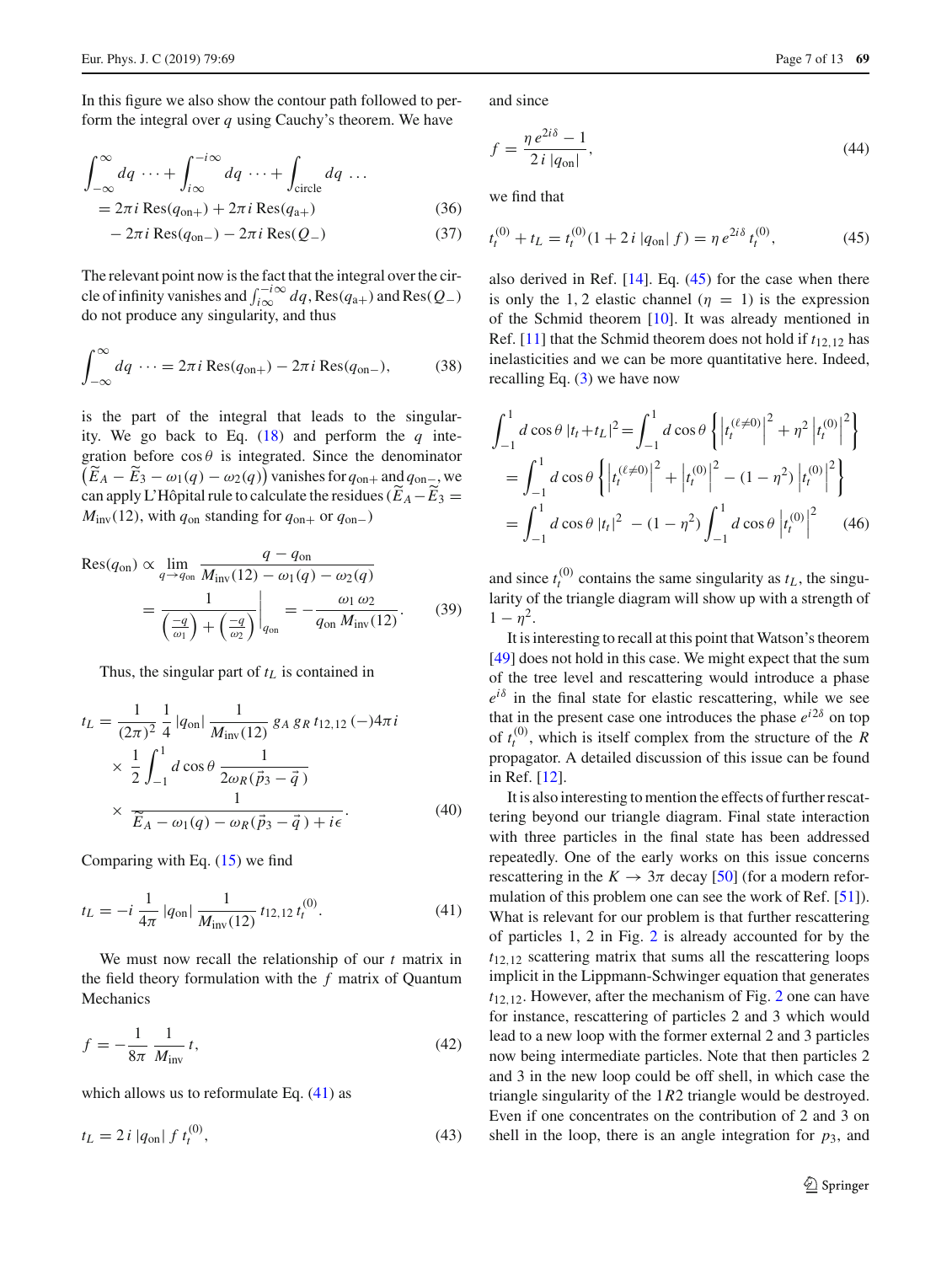*p*<sup>3</sup> of the new loop and *q* would no longer be parallel in the whole range of the  $p_3$  integration, which was a necessary condition for the triangle singularity. Hence, this new rescattering term would not have the triangle singularity structure and would be a smooth background term. Nevertheless, the modern techniques [\[51](#page-12-22)] allow to calculate such terms if precision is desired in a physical process. Yet, these issues go beyond the problem at hand, which is the investigation of the triangle mechanism, to which we come back.

### **3 Study of the singular behavior**

Let us look at the behavior of  $t_L$  around the triangle singularity. For this it is easier to look at  $t_t^{(0)}$  which has this same singularity. Let us look at Eq. [\(15\)](#page-3-1). The integral there is  $\frac{1}{2}I(q)g_Ag_R$ , with  $I(q)$  from Eq. [\(34\)](#page-5-2). Hence

$$
t_l^{(0)} = \frac{g_A g_R}{4p_3 q} \ln \left( \frac{\widetilde{E}_A - \omega_1(q) - \omega_R(p_3 - q) + i\epsilon}{\widetilde{E}_A - \omega_1(q) - \omega_R(p_3 + q) + i\epsilon} \right),\tag{47}
$$

and since for the *q* of the singularity (*q* positive from now on)

$$
\widetilde{E}_A - \omega_1(q) - \omega_R(p_3 - q) = 0,\tag{48}
$$

then

$$
\widetilde{E}_A - \omega_1(q) = \omega_R(p_3 - q),\tag{49}
$$

and we can write

$$
t_l^{(0)} = \frac{g_A g_R}{4p_3 q} \ln\left(\frac{i \Gamma_R/2}{\omega_R(p_3 - q) - \omega_R(p_3 + q)}\right)
$$
  
 
$$
\sim \frac{g_A g_R}{4p_3 q} \ln\left(\frac{\Gamma_R}{\omega_R(p_3 - q) - \omega_R(p_3 + q)}\right) \tag{50}
$$

where we have substituted  $i \in b$  by  $i \frac{\Gamma_R}{2}$  and kept the singular part when  $\Gamma_R \to 0$ . In the *A* decay width we shall have

$$
\frac{d\Gamma_A^{(L)}}{dM_{\text{inv}}(12)} \propto \int_{-1}^1 d\cos\theta \left| t_t^{(0)} \right|^2
$$
  
 
$$
\sim 2 \left( \frac{g_A g_R}{4p_3 q} \right)^2 \left| \ln \left( \frac{\Gamma_R}{\omega_R (p_3 - q) - \omega_R (p_3 + q)} \right) \right|^2.
$$
(51)

On the other hand, we can look at the whole  $t_t$  amplitude, and the equivalent part to Eq.  $(51)$  going into the evaluation of the *A* width is, using Eq. [\(14\)](#page-3-0),

$$
\frac{d\Gamma_A^{(t)}}{dM_{\text{inv}}(12)} \propto \int_{-1}^1 d\cos\theta \frac{g_A^2 g_R^2}{4\,\omega_R^2(\vec{p}_3 - \vec{q})} \times \left| \frac{1}{\widetilde{E}_A - \omega_1(q) - \omega_R(\vec{p}_3 - \vec{q}) + i\frac{\Gamma_R}{2}} \right|^2.
$$
\n(52)

Performing the same change of variable to the variable *x* of Eq.  $(33)$  we obtain

$$
\frac{d\Gamma_A^{(t)}}{dM_{\text{inv}}(12)} \propto \frac{g_A^2 g_R^2}{4p_3 q} \int_{\omega_R(p_3-q)}^{\omega_R(p_3+q)} dx \frac{1}{x} \times \frac{1}{\left(\widetilde{E}_A - \omega_1(q) - x\right)^2 + \left(\frac{\Gamma_R}{2}\right)^2}.
$$
(53)

By making the change  $E_A - \omega_1(q) - x = y$  and substituting  $\frac{1}{x}$  by its value in the singularity,  $\left[\widetilde{E}_A - \omega_1(q)\right]^{-1}$ , we get<sup>[3](#page-7-1)</sup>

$$
\frac{d\Gamma_A^{(t)}}{dM_{\text{inv}}(12)} \propto -\frac{1}{4p_3 q} \frac{g_A^2 g_R^2}{\widetilde{E}_A - \omega_1(q)} \frac{2}{\Gamma_R}
$$
\n
$$
\times \arctan \frac{2y}{\Gamma_R} \Big|_{\widetilde{E}_A - \omega_1(q) - \omega_R(p_3 - q)}^{\widetilde{E}_A - \omega_1(q) - \omega_R(p_3 + q)} \tag{54}
$$

where the lower limit in *y* vanishes. Hence we get

$$
\frac{d\Gamma_A^{(t)}}{dM_{\text{inv}}(12)} \propto -\frac{1}{4p_3 q} \frac{g_A^2 g_R^2}{\widetilde{E}_A - \omega_1(q)} \frac{2}{\Gamma_R}
$$
\n
$$
\times \left\{ \arctan \frac{2(\omega_R(p_3 - q) - \omega_R(p_3 + q))}{\Gamma_R} - \arctan \frac{0}{\Gamma_R} \right\}
$$
\n(55)

and since  $\omega_R(p_3 - q) < \omega_R(p_3 + q)$ 

$$
\lim_{\Gamma_R \to 0} \arctan \frac{2(\omega_R(p_3 - q) - \omega_R(p_3 + q))}{\Gamma_R} = -\frac{\pi}{2}, \quad (56)
$$

<span id="page-7-2"></span>and we get

$$
\frac{d\Gamma_A^{(t)}}{dM_{\rm inv}(12)} \propto \frac{1}{4p_3 q} \frac{g_A^2 g_R^2}{\widetilde{E}_A - \omega_1(q)} \frac{\pi}{\Gamma_R}.
$$
\n(57)

It is interesting to see that when  $\Gamma_R \to 0$ , where the Schmid theorem holds,  $\Gamma_A$  from the tree level, Eq. [\(57\)](#page-7-2), grows much faster than  $\Gamma_A$  from the triangle singularity from Eq. [\(51\)](#page-7-0). This means, in a certain sense, that the Schmid theorem, even if true, becomes irrelevant, because in the limit where it holds, the contribution to the *A* width from the tree level is infinitely much larger than that from the triangle singularity.

<span id="page-7-1"></span><span id="page-7-0"></span><sup>&</sup>lt;sup>3</sup> The integral can also be performed analytically, and the most singular term corresponds to the choice made.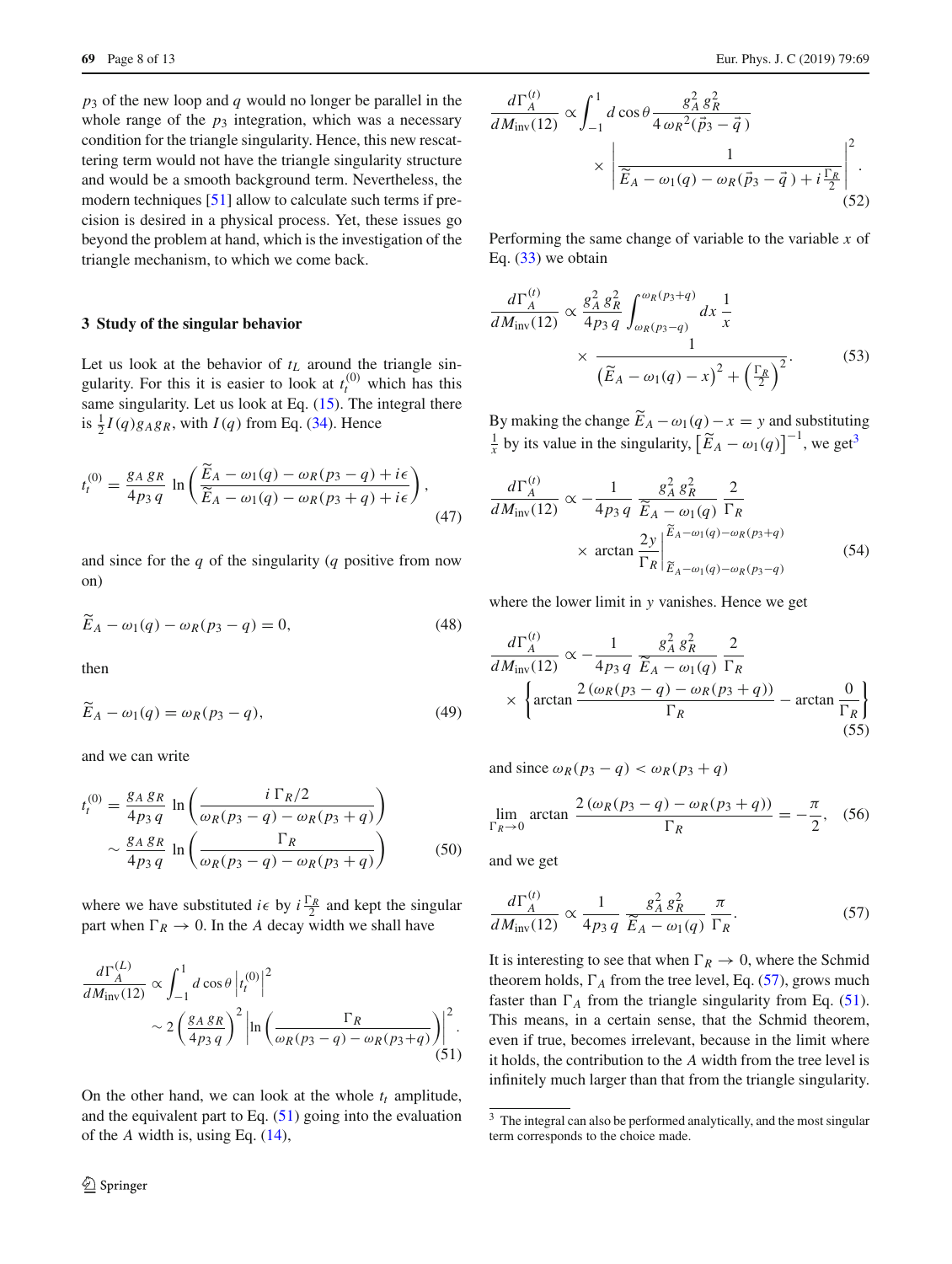Actually,  $\Gamma_A$  from Eqs. [\(51\)](#page-7-0) and [\(57\)](#page-7-2) do not diverge because  $g_R$  is related to the width. In fact, assuming  $2 + 3$ the only decay channel of *R*, for the *S*-wave coupling that we are considering we have

<span id="page-8-2"></span>
$$
\Gamma_R = \frac{1}{8\pi} \frac{g_R^2}{M_R^2} \overline{q},\tag{58}
$$

with  $\overline{q}$  the on shell momentum of particle 2 or 3 in  $R \rightarrow 2+3$ with *R* at rest. Then  $\Gamma_A$  from Eq. [\(57\)](#page-7-2) goes to a constant, as it should be. If  $2 + 3$  is not the only decay channel then

$$
\frac{g_R^2}{8\pi} \frac{1}{M_R^2} \overline{q} = \text{BF}(2+3)\Gamma_R,\tag{59}
$$

where  $BF(2 + 3)$  is the branching fraction of *R* to the  $2 + 3$ channel, and the conclusion is the same. In fact, in the limit  $\Gamma_R \to 0$ ,  $\Gamma_A$  calculated with the three body decay is exactly equal to  $\Gamma_A$  calculated from  $A \to R+1$  times the branching fraction  $BF(2 + 3)$ . This means that the contribution of the triangular singularity becomes negligibly small compared to the contribution of the whole tree level. However, if the width  $\Gamma_R$  is different from zero the ratio of contributions of the tree level to the triangle loop becomes finite, and many of the terms that we have been neglecting in the derivation of the Schmid theorem become relevant. Thus, one has to check numerically the contribution of the tree level and the triangle loop, summing them coherently, to see what comes out. This is particularly true when *t*12,<sup>12</sup> sits on top of a resonance where the triangle singularity could be very important, or even dominant.

Yet, it is still interesting to note that in the realistic case the reaction studied still has a memory of Schmid theorem, in the sense that the coherent sum of amplitudes gives rise to a width, or cross section, that is even smaller than the incoherent sum of both contributions. One case where one can already check this is in the study of the  $\gamma p \to \pi^0 \eta p$ reaction in Ref. [\[31](#page-12-23)]. The  $\gamma$  *p* couples to  $\Delta(1700)$  which decays to  $\eta \Delta(1232)$ . The  $\Delta$  decays into  $\pi^0 p$  and  $\eta p$  fuse to produce the  $N^*(1535)$  that subsequently decays into  $\eta p$ . The contribution of this mechanism is sizable and has been observed experimentally [\[52](#page-12-24)]. In the study of Ref. [\[31\]](#page-12-23) one compares the loop contribution with the tree level from  $\gamma p \to \Delta(1700) \to \eta \Delta(1232) \to \eta \pi^0 p$  and they are of the same order of magnitude. A remarkable feature is that the coherent sum of tree level and loop does not change much the contribution of the tree level, even if the loop contribution is sizable, and is smaller than the incoherent sum of both pro-cesses (see Fig. 1 of Ref. [\[31](#page-12-23)]). Yet, even then, the  $N^*(1535)$ contribution to the  $\gamma p \to \pi^0 \eta p$  gives a distinctive signature, both theoretically and experimentally. The message is clear: one must evaluate both the tree level and the loop contribution for each individual case to assert the relevance of

the triangle singularity. Obviously in the case that the final channel is different from the internal one of the loop, there is no contribution of tree level and then the triangle singularity shows up clearly.

#### **4 Considerations on the Dalitz plot**

In Fig. [7](#page-9-0) we show the Dalitz plot for a typical  $A \rightarrow 1 + 2 +$ 3 process, where 1, 2, 3 are final states on shell. Recalling Eq.  $(8)$  that we reproduce again here

<span id="page-8-0"></span>
$$
M_{\text{inv}}^2(23) = M_A^2 + m_1^2 - 2\widetilde{E}_A \widetilde{E}_1 + 2\widetilde{p}_1 \widetilde{p}_3 \cos \theta, \tag{60}
$$

and that  $E_A$ ,  $E_1$ ,  $\tilde{p}_1$ ,  $\tilde{p}_3$  all depend on  $M_{\text{inv}}(12)$ , by fixing  $M_1$ . (12), Eq. (60), gives the limits of the Dalitz plot. For  $M_{\text{inv}}(12)$  Eq. [\(60\)](#page-8-0) gives the limits of the Dalitz plot. For  $\cos \theta = -1$  we have the lower limit and for  $\cos \theta = 1$  we have the upper limit of the boundary of the Dalitz region. Let us cut the Dalitz boundary with a line of  $M_{\text{inv}}(23) = M_R$ . This line cuts the boundary in points *A* and *D*. In these points we have all final particles on shell and  $M_{\text{inv}}(23) = M_R$ . This is the situation of a triangle singularity provided that Eq. [\(27\)](#page-4-6) is fulfilled (note that there are two solutions of *q* for  $\cos \theta = 1$ , but only one produces the triangle singularity, where in addition Eq. [\(27\)](#page-4-6) is fulfilled). On the other hand, from point *A* to *D*,  $M_{\text{inv}}(23) = M_R$  is allowed for some valid  $\cos \theta$  and we should expect a singularity (up to the factor  $g_R^2$ ) of the tree level mechanism. Let us study this in detail.

In Eq.  $(57)$  we already saw the contribution of  $t_t$  to the *A* width evaluating  $\int_{-1}^{1} d \cos \theta |t_t|^2$  at the point of the triangle singularity (point *D* in Fig. [7\)](#page-9-0). Let us now evaluate it for an invariant mass  $M_{\text{inv}}(12)$  between points *A* and *D* in the figure. Close to point *A* to the left we shall have now

<span id="page-8-1"></span>
$$
\int_{-1}^{1} d\cos\theta \, |t_t|^2 = -\frac{g_A^2 g_R^2}{4p_3 q} \frac{1}{\widetilde{E}_A - \omega_1(q)} \frac{2}{\Gamma_R} \arctan \frac{2y}{\Gamma_R} \Big|_{y_2}^{y_1},\tag{61}
$$

with  $y_1 < 0$  and  $y_2 > 0$ , and hence

$$
\lim_{\Gamma_R \to 0} \int_{-1}^1 d\cos\theta \, |t_t|^2 = -\frac{g_A^2 g_R^2}{4p_3 q} \frac{1}{\widetilde{E}_A - \omega_1(q)} \frac{2}{\Gamma_R} \times \left( -\frac{\pi}{2} - \frac{\pi}{2} \right) \tag{62}
$$

which is twice the result of Eq.  $(57)$ . This value stabilizes as we move from *A* to *D*, and the interesting thing is that it goes like  $(\Gamma_R)^{-1}$  (apart from the factor  $g_R^2$ ). In addition we can evaluate  $\int_{-1}^{1} d \cos \theta |t_t|^2$  for  $M_{\text{inv}}(12)$  bigger than the one corresponding to point *A*. In this case *R* is never on shell and in the limit of small  $\Gamma_R$  we get zero contribution relative to the on shell one. Technically one would find it from Eq. [\(61\)](#page-8-1)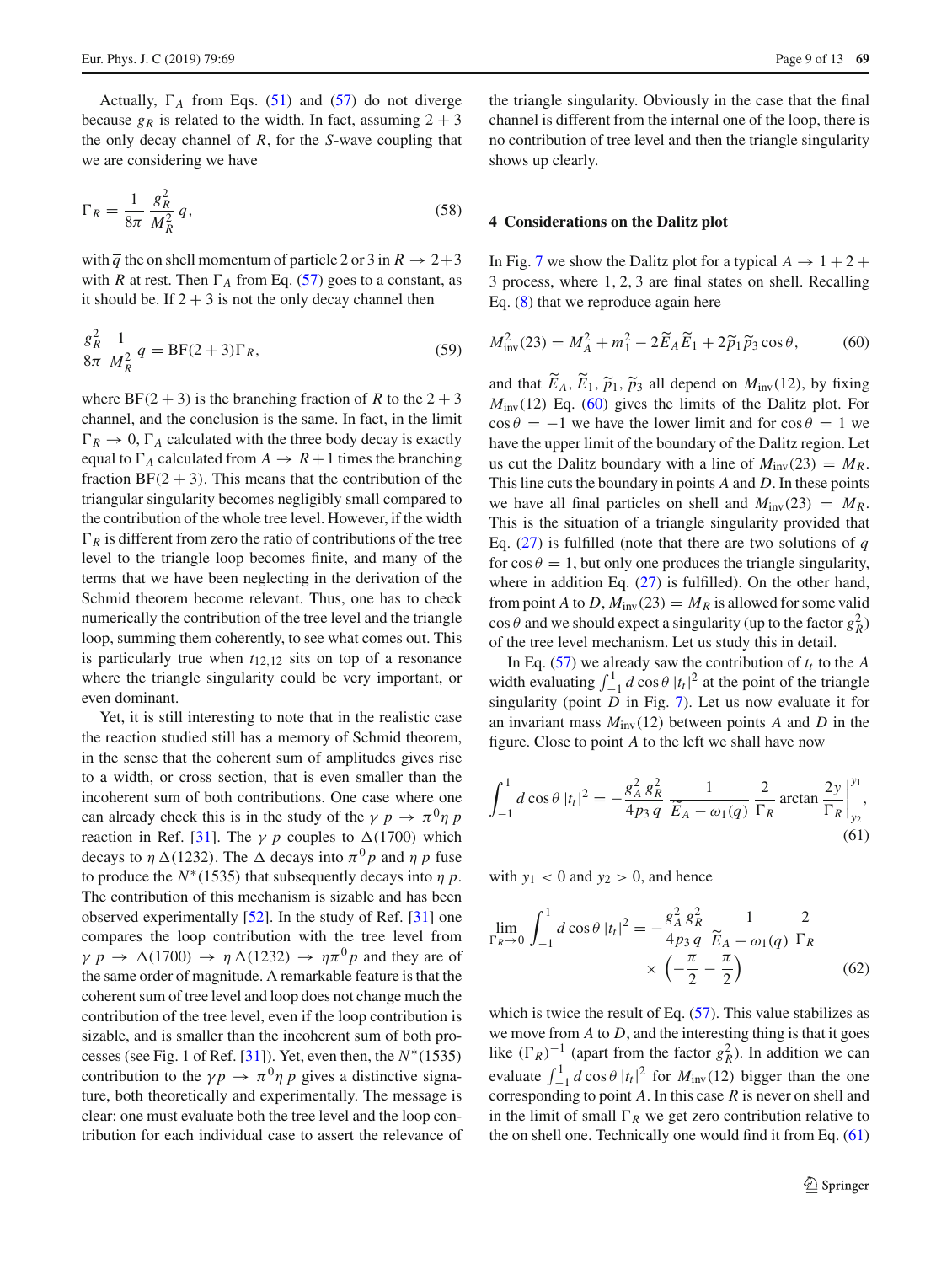since now both *y*<sup>1</sup> and *y*<sup>2</sup> would be negative and the upper and lower limits of arctan  $\frac{2y}{\Gamma_R}$  cancel.

# **5 Results**

We are going to perform calculations with a particular case with the following configuration:

$$
M_A = 2154 \text{ MeV}
$$
  
\n
$$
M_R = 1600 \text{ MeV}, \quad \Gamma_R = 30 \text{ MeV}
$$
  
\n
$$
M_1 = 500 \text{ MeV}
$$
  
\n
$$
M_2 = 200 \text{ MeV}
$$
  
\n
$$
M_3 = 900 \text{ MeV}.
$$
\n(63)

In addition we shall take an amplitude  $1+2 \rightarrow 1+2$  parameterized in terms of a Breit-Wigner form

$$
t_{12,12} = \frac{g^2}{M_{\text{inv}}^2(12) - M_{\text{BW}}^2 + i \Gamma_{BW}(M_{\text{inv}}(12))M_{\text{inv}}(12)},\tag{64}
$$

with  $M_{\text{BW}} = 800 \text{ MeV}$ ,  $\Gamma_{BW} = 20 \text{ MeV}$ . We shall use Eq. [\(20\)](#page-3-4) and choose  $g^2$  such that the width is given by Eq. [\(58\)](#page-8-2). In this case we have purely elastic scattering and  $g = 1338.7$  MeV. We will also consider the case where we take the same value of *g* and a width double the elastic one to account for inelasticities, to test what happens in the case of inelastic channels.

We will use Eqs.  $(14)$  and  $(18)$  and integrate Eq.  $(12)$  over  $M_{\text{inv}}(23)$  to obtain  $d\Gamma_A/dM_{\text{inv}}(12)$ . Note that according to Eq. [\(8\)](#page-2-1) the integral over  $\cos \theta$  that we have done is simply  $2M_{\text{inv}}(23) d M_{\text{inv}}(23)/2 \tilde{p}_1 \tilde{p}_3$ . The limits of integration are obtained from Eq. [\(8\)](#page-2-1) for  $\cos \theta = \pm 1$ , and explicit formulas can be obtained from the PDG [\[48\]](#page-12-18). In Eq. [\(18\)](#page-3-3) we have used a cutoff in the *q* integration of 600 MeV, a common value in many of these problems.

The choice of variables in Eqs.  $(63)$  and  $(64)$  is done such that Eq.  $(27)$  is satisfied and we have a triangle singularity for this configuration.

In Fig. [7](#page-9-0) we show the Dalitz plot for the reaction  $A \rightarrow$  $1 + 2 + 3$ . We can indeed see that the triangle singularity point corresponds to point *D* of Fig. [7.](#page-9-0)

In the first case we evaluate  $d\Gamma_A/dM_{\text{inv}}(12)$  for  $M_A =$ 2200 MeV, about 50 MeV above the mass that leads to a triangle singularity at  $M_{\text{inv}}(12) = 800 \text{ MeV}$ . With this value of  $M_A$ , the triangle singularity appears at  $M_{\text{inv}}(12) = 769 \text{ MeV}$ , about 30 MeV below the Breit-Wigner mass. We can expect that the loop function will give a small contribution, since *t*12,<sup>12</sup> at this invariant mass is significantly reduced compared to its peak. Yet, this serves us to investigate the points discussed in the former section.



<span id="page-9-0"></span>**Fig. 7** Dalitz plot for  $A \rightarrow 1+2+3$  with the parameters of Eqs. [\(63\)](#page-9-1) and [\(64\)](#page-9-2). Point *D* corresponds to the triangle singularity

<span id="page-9-2"></span><span id="page-9-1"></span>

<span id="page-9-3"></span>**Fig. 8**  $\frac{d\Gamma_A}{dM_{\text{inv}}(12)} \frac{1}{g_A^2 g_R^2}$  as a function of  $M_{\text{inv}}(12)$  with  $M_A = 2200 \text{ MeV}$ and  $\Gamma_R = 30$  MeV

In Fig. [8](#page-9-3) we show  $d\Gamma_A/dM_{\text{inv}}(12)/g_A^2 g_R^2$  as a function of  $M_{\text{inv}}(12)$ . We show the results for the triangle diagram alone, the tree level alone, and the coherent sum for  $\Gamma_R = 30$  MeV.

As we have discussed previously, we have proved the Schmid theorem in the limit of  $\Gamma_R \rightarrow 0$ . Figure [8](#page-9-3) gives us the answer of what happens when we look at a realistic case with  $\Gamma_R$  of the order of tens of MeV. As we can see, the triangle loop gives a sizable contribution of the order of the tree level, and the coherent sum of the triangle diagram and the tree level diagram gives rise to a very distinct structure, as a consequence of the resonance in the 1, 2 channel enhanced by the triangle diagram. This already tell us that in a realistic calculation we should not rely on the Schmid theorem to neglect the triangle diagram with elastic rescattering of the internal particles of the loop.

In Fig. [9](#page-10-0) we show the same results but calculated with  $\Gamma_R = 0.5$  MeV.

As we can see, the triangle singularity gives a small contribution compared to the tree level, and the coherent sum of the two does not change the contribution of the tree level, as expected from the Schmid theorem. In Fig. [10](#page-10-1) we show the same results but calculated with  $\Gamma_R = 0.1$  MeV. Com-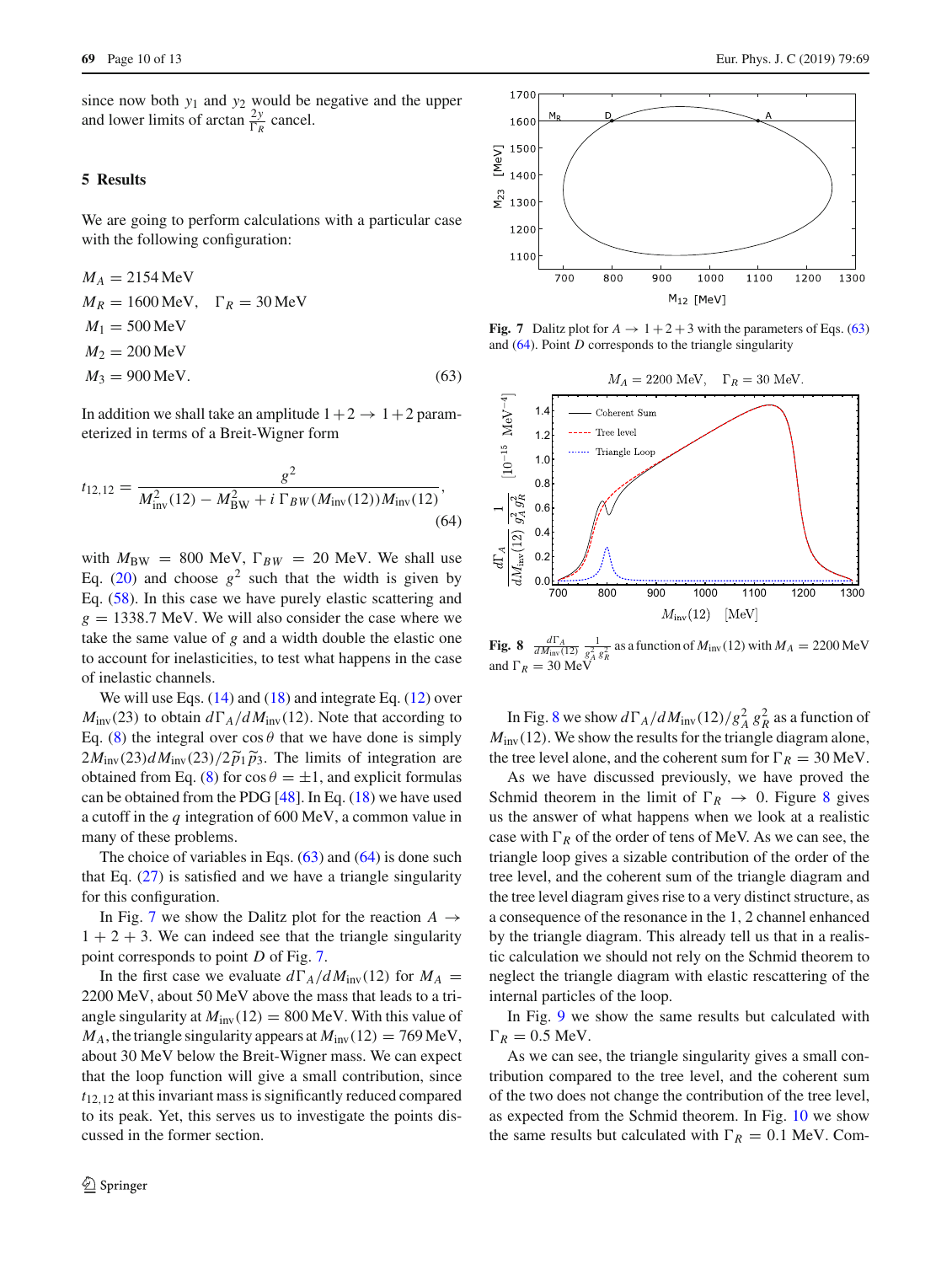

<span id="page-10-0"></span>**Fig. 9**  $\frac{d\Gamma_A}{dM_{\text{inv}}(12)} \frac{1}{g_A^2 g_R^2}$  as a function of  $M_{\text{inv}}(12)$  with  $M_A = 2200 \text{ MeV}$ and  $\Gamma_R = 0.5$  MeV. The dashed and solid lines are indistinguishable in the figure



<span id="page-10-1"></span>**Fig. 10**  $\frac{d\Gamma_A}{dM_{\text{inv}}(12)} \frac{1}{g_A^2 g_R^2}$  as a function of  $M_{\text{inv}}(12)$  with  $M_A =$ 2200 MeV and  $\Gamma_R = 0.1$  MeV. The dashed and solid lines are indistinguishable in the figure

paring these results with those of Fig. [9,](#page-10-0) we can see that as  $\Gamma_R$  is made smaller the tree level contribution grows more or less like  $1/\Gamma_R$ , as expected from Eq. [\(57\)](#page-7-2), while the triangle contribution grows much less.

In Fig. [11](#page-10-2) we show again the results for the same *MA* mass and  $\Gamma_R = 0.1$  MeV, but this time we take in Eq. [\(64\)](#page-9-2)  $\Gamma_{BW} \rightarrow 2\Gamma_{BW}$  to account for the inelasticities.

The contribution of the triangle loop is reduced with respect to the one in the elastic case of Fig. [10.](#page-10-1) Curiously, the relative strength of the singularity (narrow peak in the dotted line) with respect to the resonance peak increases now, as a reminder that according to Eq. [\(46\)](#page-6-2) the Schmid theorem does not hold. Yet, the main message from Figs. [9,](#page-10-0) [10](#page-10-1) and [11](#page-10-2) is that in the limit of  $\Gamma_R \to 0$ , where the Schmid theorem holds, the relative strength of the triangle diagram versus the tree level becomes negligible.

Next we perform the calculations for  $M_A = 2154$  MeV, first for  $\Gamma_R = 0.1$  MeV, and show the results in Fig. [12.](#page-10-3)



<span id="page-10-2"></span>**Fig. 11**  $\frac{d\Gamma_A}{dM_{\text{inv}}(12)} \frac{1}{g_A^2 g_R^2}$  as a function of  $M_{\text{inv}}(12)$  with  $M_A =$ 2200 MeV and  $\Gamma_R = 0.1$  MeV. Here  $\Gamma_{BW} \to 2\Gamma_{BW}$  to account for the inelasticities. The dashed and solid lines are indistinguishable in the figure



<span id="page-10-3"></span>**Fig. 12**  $\frac{d\Gamma_A}{dM_{\text{inv}}(12)} \frac{1}{g_A^2 g_R^2}$  as a function of  $M_{\text{inv}}(12)$  with  $M_A$ 2154 MeV and  $\Gamma_R = 0.1$  MeV. The dashed and solid lines are indistinguishable in the figure

The novelty in this case is that, since the triangle singularity occurs for  $M_{\text{inv}}(12) = 800 \text{ MeV}$ , equal to  $M_{\text{BW}}$ , now the contribution of the triangle mechanism is much bigger than in the former cases. Yet, relative to the tree level its strength is very small and in the coherent sum one does not appreciate its contribution, as was the case of Figs. [9](#page-10-0) and [10,](#page-10-1) in agreement with the Schmid theorem. Actually this is a good case to show the effects of the Schmid theorem, since the strength of the peak is about  $10^{-2}$  the one of the tree level. This implies a factor  $10^{-1}$  in the amplitude, and in an ordinary coherent sum of these two amplitudes one might expect a contribution of about 20% in the differential width, which is not the case in Fig. [12.](#page-10-3) Yet we should stress once more that the triangle mechanism becomes negligible on its own, independently of the Schmid theorem, when  $\Gamma_R \to 0$ .

In Fig. [13](#page-11-4) we show the same results now for  $\Gamma_R$  = 30 MeV. We can see now that the effect of the triangle singularity shows in  $\frac{d\Gamma_A}{dM_{\text{inv}}(12)}$ . However, it is interesting to see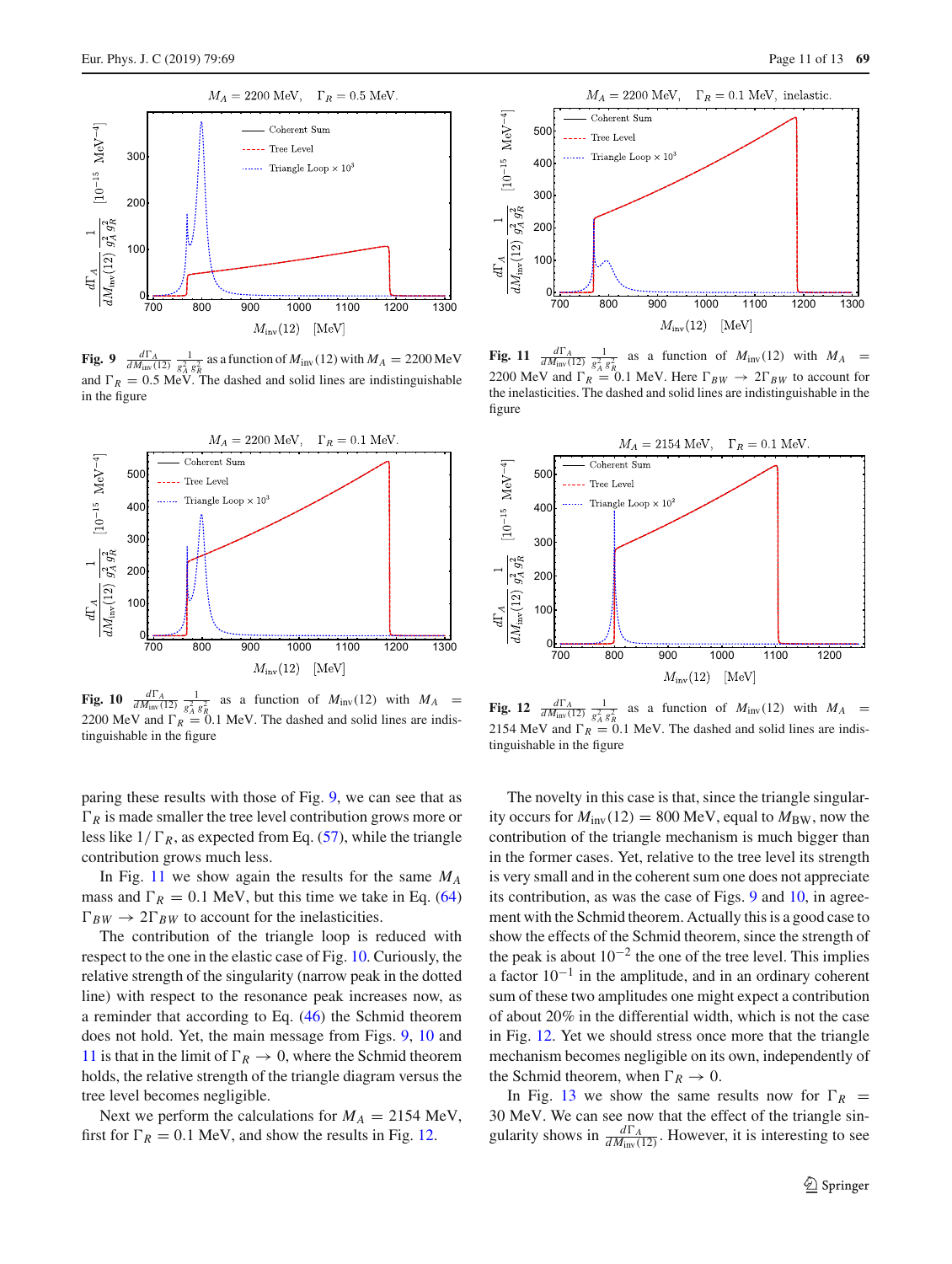

<span id="page-11-4"></span>**Fig. 13**  $\frac{d\Gamma_A}{dM_{\text{inv}}(12)} \frac{1}{g_A^2 g_R^2}$  as a function of  $M_{\text{inv}}(12)$  with  $M_A =$ 2154 MeV and  $\Gamma_R = 30$  MeV

that the coherent sum of the tree level and the triangle singularity is smaller than their incoherent sum, indicating that, although one is in a region where the Schmid theorem does not strictly hold, the process still has some memory of the the absorption of the triangle mechanism by the tree level amplitude that occurs in the limit of small  $\Gamma_R$ .

We should also note that if we make  $\Gamma_R$  bigger the relative strength of the loop contribution to the tree level grows and can become dominant at the invariant mass of the triangle singularity.

# **6 Conclusions**

We have done a new derivation of the Schmid theorem and have studied the results as a function of  $\Gamma_R$ , the width of the intermediate state in the triangle loop that decays into an external particle and an internal one. The Schmid theorem holds strictly in the limit when  $\Gamma_R \to 0$ . We show this again and illustrate it with a numerical example.

The first thing that we find is that when  $\Gamma_R \rightarrow 0$  the relative weight of the triangle singularity versus the tree level contribution goes to zero. This means that, in a strict sense, the Schmid theorem would be irrelevant because where it holds and shows that the singularity changes only the phase of the *S*-wave part of the tree level amplitude,  $t_t^{(0)}$ , the strength of the triangle diagram or of  $t_t^{(0)}$  is very small compared with the whole contribution of the full tree level amplitude.

We conducted some tests to see what happens when we have  $\Gamma_R$  finite and also when the scattering amplitude of the two particles that interact in the loop sit on top of a resonance.

In general lines we see that for finite  $\Gamma_R$  widths the Schmid theorem does not strictly hold but the  $A \rightarrow 1+2+3$  process still has some memory of the theorem in the sense that the coherent sum of tree level and triangle singularity gives rise to a differential width where the interference is much smaller

than usual, with final results even smaller than the incoherent sum of the two mechanisms.

We also saw that in the case of a  $1+2 \rightarrow 1+2$  scattering amplitude with inelasticities the Schmid theorem does not hold and we could quantify the contribution of the triangle singularity, both analytically and numerically in the example we discussed.

The biggest contribution of the triangle singularity appears when the  $1 + 2 \rightarrow 1 + 2$  scattering amplitude sits on top of a resonance. In this case, and for finite  $\Gamma_R$ , the contribution of the triangle singularity shows up clearly and can be even dominant over the tree level in some cases.

The message in general is that for each particular case one has to calculate both the tree level and the triangle mechanism and sum them coherently to see what comes out. Invoking the Schmid theorem to rule out the triangle mechanism in the case that the rescattering of particles 1, 2 goes to the same channel should not be done.

**Acknowledgements** We thank F. K. Guo for a careful reading of the manuscript and useful discussions. V. R. Debastiani acknowledges the Programa Santiago Grisolia of Generalitat Valenciana (Exp. GRISO-LIA/2015/005). S. Sakai acknowledges the support by NSFC and DFG through funds provided to the Sino-German CRC110 "Symmetries and the Emergence of Structure in QCD" (NSFC Grant No. 11621131001), by the NSFC (Grant No. 11747601), by the CAS Key Research Program of Frontier Sciences (Grant No. QYZDB-SSW-SYS013) and by the CAS Key Research Program (Grant No. XDPB09). This work is also partly supported by the Spanish Ministerio de Economia y Competitividad and European FEDER funds under the contract number FIS2014-57026-REDT, FIS2014-51948-C2-1-P, and FIS2014-51948- C2-2-P, and the Generalitat Valenciana in the program Prometeo II-2014/068.

**Data Availability Statement** This manuscript has no associated data or the data will not be deposited. [Authors' comment: The datasets generated during the current study are available from the corresponding author on reasonable request.]

**Open Access** This article is distributed under the terms of the Creative Commons Attribution 4.0 International License [\(http://creativecomm](http://creativecommons.org/licenses/by/4.0/) [ons.org/licenses/by/4.0/\)](http://creativecommons.org/licenses/by/4.0/), which permits unrestricted use, distribution, and reproduction in any medium, provided you give appropriate credit to the original author(s) and the source, provide a link to the Creative Commons license, and indicate if changes were made. Funded by SCOAP<sup>3</sup>.

#### **References**

- <span id="page-11-0"></span>1. S. Coleman, R.E. Norton, Singularities in the physical region. Nuovo Cim. **38**, 438 (1965)
- <span id="page-11-1"></span>2. R. Karplus, C.M. Sommerfield, E.H. Wichmann, Spectral representations in perturbation theory. 1. Vertex function. Phys. Rev. **111**, 1187 (1958)
- <span id="page-11-2"></span>3. L.D. Landau, On analytic properties of vertex parts in quantum field theory. Nucl. Phys. **13**, 181 (1959)
- <span id="page-11-3"></span>4. R.F. Peierls, Possible mechanism for the pion-nucleon second resonance. Phys. Rev. Lett. **6**, 641 (1961)
- 5. I.J.R. Aitchison, Logarithmic singularities in processes with two final-state interactions. Phys. Rev. **133**, B1257 (1964)